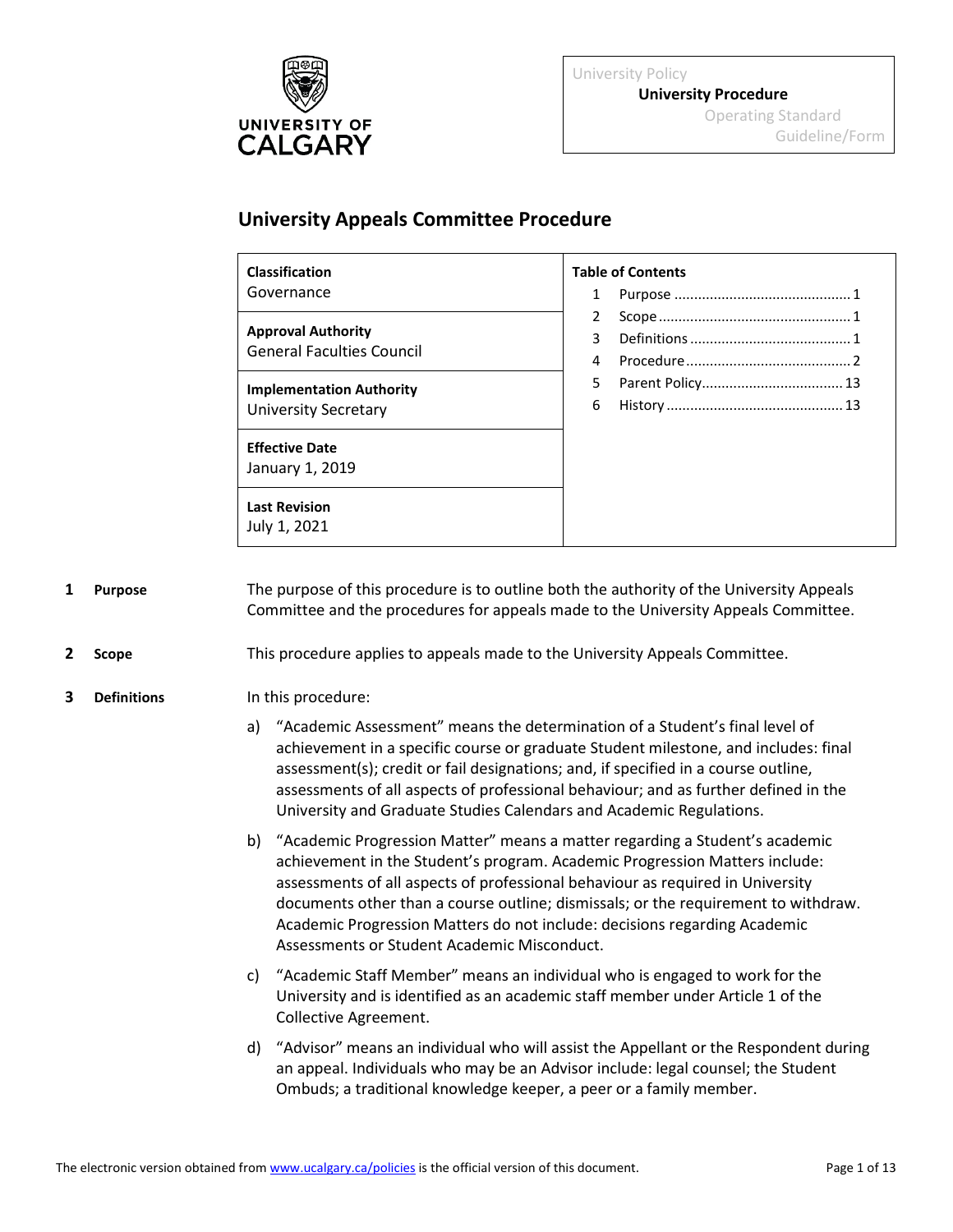- e) "Appeal Hearing" means either a written or oral process to review and decide an appeal before the University Appeals Committee.
- f) "Appeal Review Administrator" means an Academic Staff Member or the Vice-Provost (Student Experience) who, as members of the University Appeals Committee, are given the authority set out in this procedure to decide whether an appeal will be heard.
- g) "Appellant" means a Student who appeals a decision about themselves.
- h) "Business Days" means days that the University is open for business, excluding weekends and holiday closures.
- i) "Collective Agreement" means the collective agreement between the Faculty Association of the University of Calgary and the Governors of the University of Calgary in effect at the relevant time.
- j) "Faculty Appeals Committee" means the committee constituted to hear appeals of Academic Assessments and includes: the Faculty of Graduate Studies Appeals Committee and the Continuing Education Unit Appeals Committee. The PGME Appeals Committee is not a Faculty Appeals Committee. If there is no relevant faculty council, the General Faculties Council will establish an appropriate appeals committee.
- k) "Ground of Appeal" means a reason that an appeal is being made.
- l) "PGME Appeals Committee" means the Postgraduate Medical Education Appeals Committee of the Cumming School of Medicine.
- m) "Respondent" means a person who responds to an appeal.
- n) "Student" means an individual who is registered in a course or program of study with the University, whether for credit or not, at the time the subject matter of the decision under appeal occurred.
- o) "Student Academic Misconduct" means plagiarism, cheating or other academic misconduct as defined in the Student Academic Misconduct Policy.
- p) "Student Non-Academic Misconduct" means conduct that is prohibited as outlined in Appendix 1: Prohibited Conduct of the Student Non-Academic Misconduct Policy.
- q) "University" means the University of Calgary.
- r) "Witness" means someone who attends a hearing on behalf of the Appellant or Respondent and provides evidence that is relevant to the Grounds of Appeal brought by the Appellant.

# <span id="page-1-0"></span>**4 Procedure Deadline for Appeal to the University Appeals Committee**

- **4.1** An Appellant must submit an appeal to the University Student Appeals Office on or before 11:59 PM (MT) on the tenth  $(10<sup>th</sup>)$  Business Day after the date of the written document setting out the decision being appealed. Compliance with this deadline will be proven by the University's electronic date and time stamp as affixed to an appeal at the time and date the appeal is received by the University Student Appeals Office.
- **4.2** The University's Student Appeals Officer may decide to extend the deadline in Section 4.1 if a request for extension is made by the Appellant prior to the expiration of the deadline.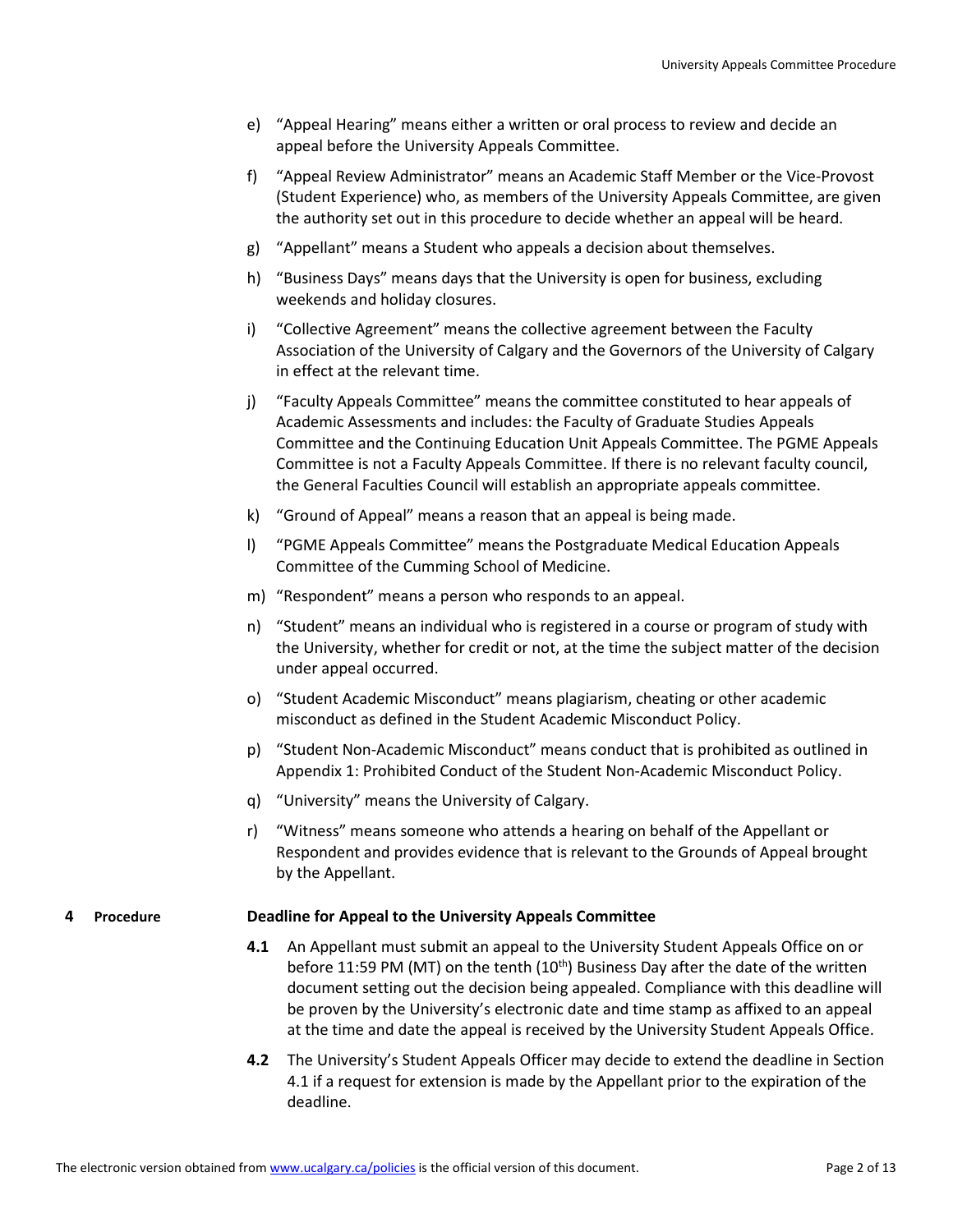**4.3** An Appellant requesting an extension of the deadline in Section 4.1, prior to the expiration of the deadline, must submit the request in writing to the University Student Appeals Office and with their request shall provide a copy of the decision that is being appealed, the reasons for the request and the length of extension being requested.

# **Contents of an Appeal**

- **4.4** All appeals must:
	- a) include the Appellant's UCID number and be submitted in electronic form through the University Student Appeals Office website;
	- b) attach the decision being appealed and all related documentation, including all correspondence between the Appellant and the person that made the decision;
	- c) list and explain all Grounds of Appeal, and include all evidence supporting any listed grounds:
		- i. for appeals of decisions regarding Academic Progression Matters, the Appellant should include evidence detailing the Appellant's plan to improve their academic standing, and
		- ii. for appeals that claim there is relevant new information, the Appellant must submit all evidence that supports their claim and explain why the Appellant was not able to provide the information earlier;
	- d) state the outcome(s) the Appellant is requesting from the appeal process, including reference to any University documentation that supports the requested outcome(s);
	- e) indicate whether the Appellant would prefer to not have a Student sit on the University Appeals Committee panel;
	- f) indicate whether a written or oral Appeal Hearing is preferred and why, and if a written hearing is preferred, describe how the appeal fits within the requirements set out in Section 4.14;
	- g) indicate whether the Appellant requires an accommodation or any special consideration regarding their participation in the appeal process and Appeal Hearing, and, if so, what is being requested and why; and
	- h) include a statement that all evidence and documentation provided by the Appellant in the appeal is true and accurate.
- **4.5** Should an Appellant no longer have access to their UCalgary email address, the Appellant should contact the University Student Appeals Office for instructions on how to send and receive all correspondence related to their appeal.

# **Receipt of an Appeal**

- **4.6** Normally within two (2) Business Days following the receipt of an appeal, the University Student Appeals Office will:
	- a) acknowledge receipt of the appeal and provide the Appellant with a link to this procedure and a list of on-campus sources of assistance; and
	- b) forward the appeal to an Appeal Review Administrator and to the Respondent, including a link to this procedure.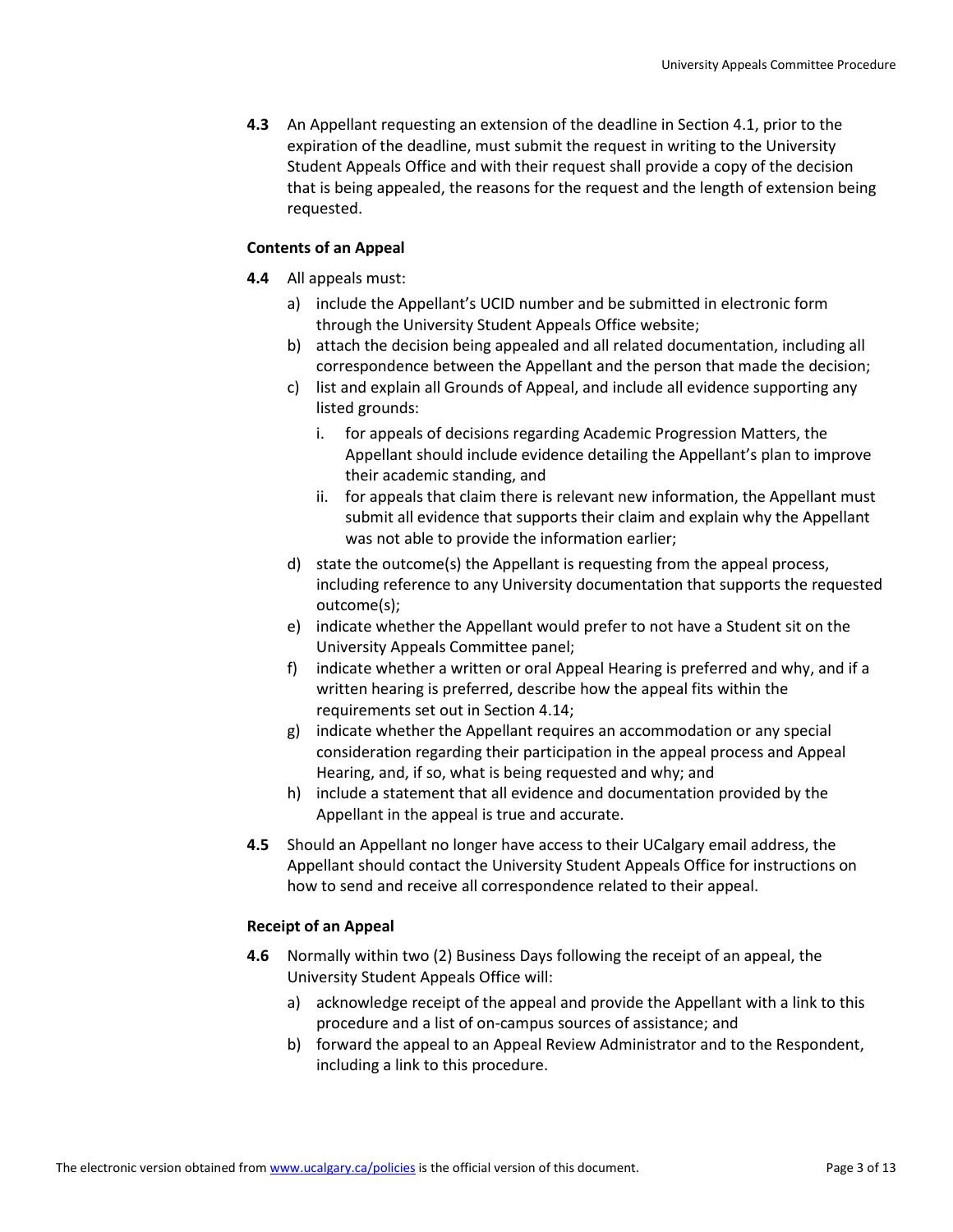# **Permission to Appeal**

- **4.7** An appeal will proceed to the University Appeals Committee only after an Appellant has been granted permission to appeal by the Appeal Review Administrator.
- **4.8** The Appeal Review Administrator has the authority to deny an Appellant permission to appeal where the Appeal Review Administrator decides that:
	- a) the individual making the appeal is not an Appellant;
	- b) the Appellant has not yet exhausted the decision making or appeal processes of the faculty, University unit, Faculty Appeals Committee, PGME Appeals Committee, or the Student Conduct Office, as appropriate;
	- c) the appeal does not follow the requirements of the Student Misconduct and Academic Appeal Policy or this procedure;
	- d) the University Appeals Committee does not have the authority to decide the appeal;
	- e) the Grounds of Appeal do not fall within the grounds allowed under the Student Misconduct and Academic Appeals Policy, are clearly without merit, or do not otherwise justify an Appeal Hearing; the relevant new information included in the appeal could have reasonably been presented earlier;
	- f) the appeal is being brought solely due to the Appellant's dissatisfaction with the decision or with a University, faculty or University unit policy, procedure, regulation or standard;
	- g) the outcome the Appellant is seeking must be requested through an alternate University process;
	- h) the appeal has already been decided by the University Appeals Committee; or
	- i) the Appellant had previously, and in an informed manner, waived their right to appeal.
- **4.9** If permission to appeal is granted, the Appeal Review Administrator has the authority to decide whether any requested accommodation or special consideration is to be given to the Appellant, including whether the Appeal Hearing is to be prioritized.
- **4.10** The Appeal Review Administrator will provide their written decision to the University Student Appeals Office normally within ten (10) Business Days of receipt of the appeal. The University Student Appeals Office will distribute a copy of the decision to the Appellant and the Respondent and to such other individuals as the Appeal Review Administrator decides are appropriate or necessary.

# **Appellant's Responsibility and Standard of Proof**

**4.11** If permission to appeal is granted, the Appellant is responsible to satisfy the University Appeals Committee that the Appellant's evidence or position is more likely than not to have occurred or to be accurate. This is referred to as the balance of probabilities standard of proof.

# **Resolution of Appeal Prior to the Appeal Hearing**

**4.12** In the event the matter is resolved prior to an Appeal Hearing, the Appellant will withdraw the appeal through notice to the University Student Appeals Office.

# **Procedures Prior to an Appeal Hearing**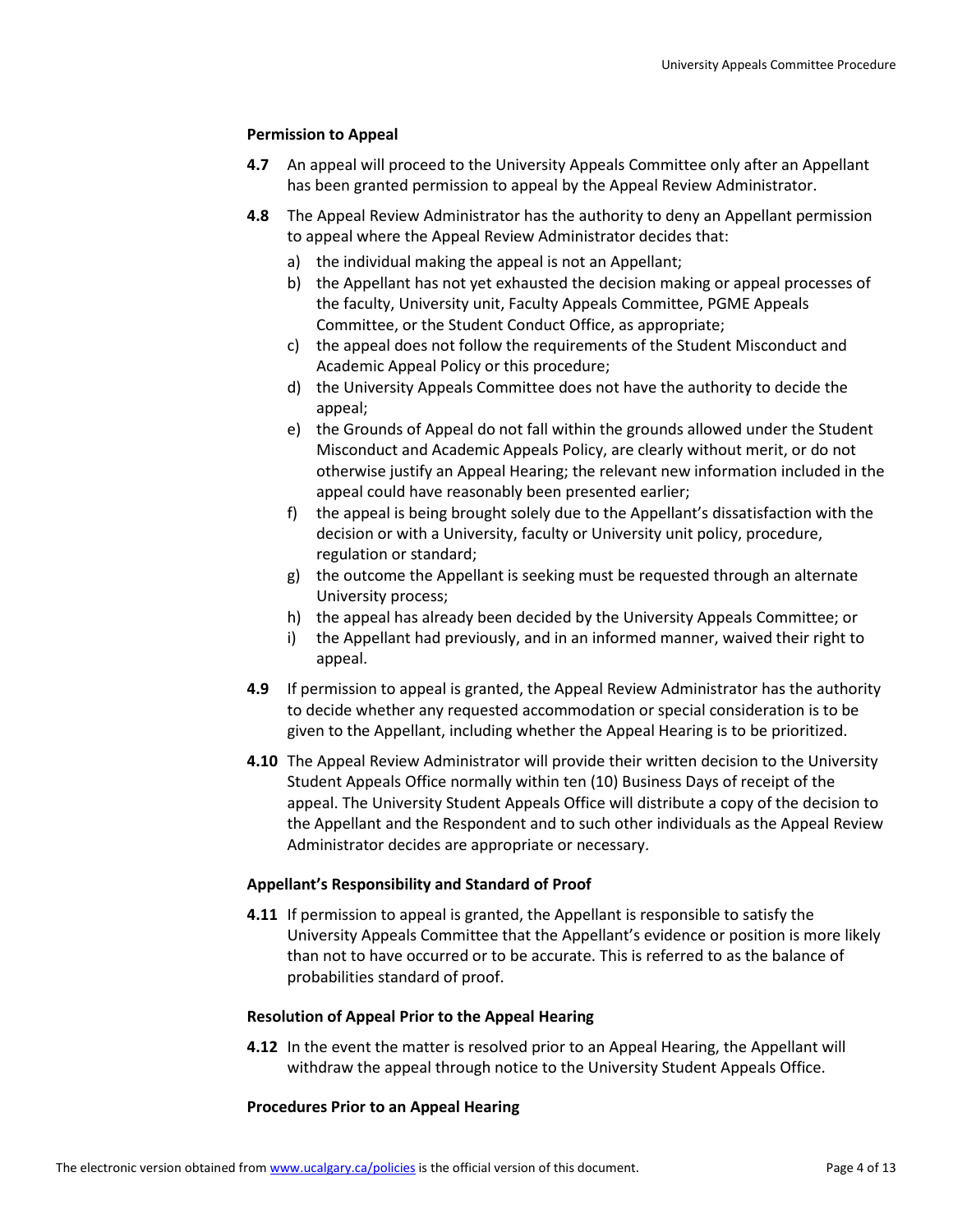- **4.13** Normally within three (3) Business Days following the distribution of the Appeal Review Administrator's decision granting permission to appeal, the University Student Appeals Office will:
	- a) provide the names of the University Appeals Committee panel members to the Appellant and the Respondent;
	- b) provide the date, time and location that will be used in the event of an oral Appeal Hearing to the Appellant and Respondent;
	- c) advise the Respondent that a written response to the appeal is required within ten (10) Business Days, and that the response is to include the following:
		- i. all documents and evidence relating to the decision that is being appealed, including all relevant University, faculty or University unit policies, procedures, regulations and standards and any relevant professional accreditation information,
		- ii. a response to the Appellant's Grounds of Appeal,
		- iii. for Academic Progression Matters, a response to the Appellant's plan to improve their academic standing,
		- iv. a response to the outcome requested by the Appellant, including reference to any University documentation that supports the outcome of the decision being appealed, and
		- v. whether a written or oral Appeal Hearing is preferred and why; and
	- d) advise the Appellant and the Respondent that they are expected to participate in the Appeal Hearing, and that if they do not attend an oral Appeal Hearing or participate in a written Appeal Hearing, that the University Appeals Committee may proceed and make its decision in their absence.

# **Form of Appeal Hearing**

- **4.14** In certain circumstances, including where:
	- a) the appeal is only related to whether the sanction imposed was too severe;
	- b) the Appellant and the Respondent agree on the relevant facts;
	- c) the appeal is about an Academic Progression matter; or
	- d) the Appellant and the Respondent agree that the Appeal Hearing should be written;

the University Appeals Committee panel chair may decide that a written Appeal Hearing will occur.

**4.15** Normally, the University Appeals Committee panel chair will make their decision about the form of the Appeal Hearing within three (3) Business Days of the University Student Appeals Office's receipt of the Respondent's materials.

# **Challenge to Panel Membership**

- **4.16** The Appellant and Respondent have five (5) Business Days after the receipt of the names of the panel members to submit a challenge requesting that a panel member not participate in the Appeal Hearing.
- **4.17** Challenges may only be made where it is claimed that a panel member has a conflict of interest that may prevent a fair decision being made.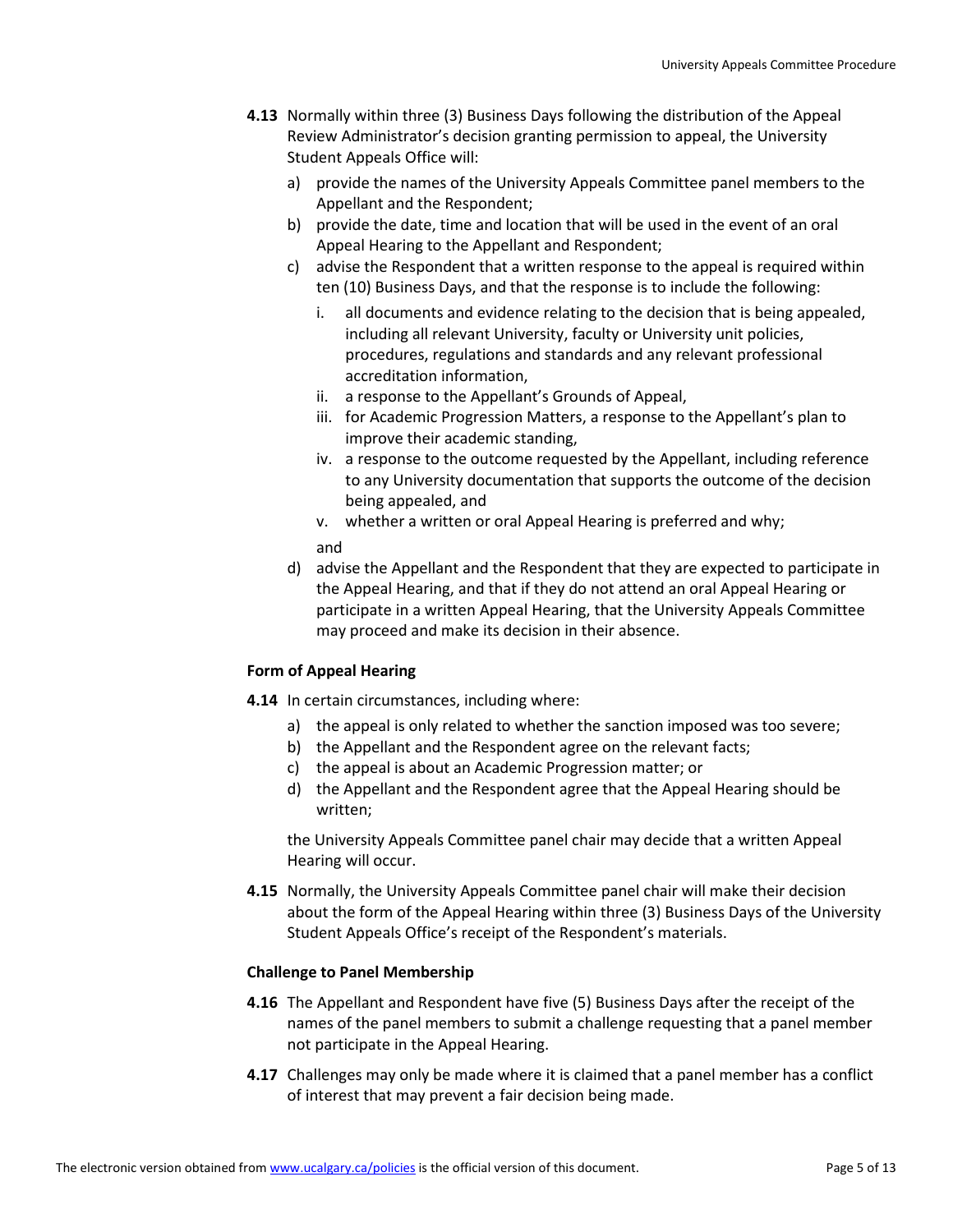- **4.18** Challenges must be submitted to the University Student Appeals Office. The University Student Appeals Office will forward any challenge received to the University Appeals Committee panel chair for a decision. However, where a challenge is about the University Appeals Committee panel chair, the University Student Appeals Officer will make the decision.
- **4.19** If the University Appeals Committee panel chair's or University Student Appeals Officer's decision requires the membership of the University Appeals Committee panel to be changed, the University Student Appeals Office will provide the names of the new panel to the Appellant and the Respondent normally within three (3) Business Days of that decision.

# **Submissions Regarding Process Matters Prior to the Appeal Hearing**

- **4.20** An Appellant or a Respondent must submit any requests in writing relating to the Appeal Hearing process, including requests for time extensions, to the University Student Appeals Office as soon as possible.
- **4.21** The University Student Appeals Office will forward any requests to the University Appeals Committee panel chair for a decision.
- **4.22** The University Appeals Committee panel chair may decide to grant a request if the panel chair is of the view that there are reasonable grounds for the request and there is a minimal impact to the other party.

# **Appeal Hearing Date and Appeal Hearing Materials**

- **4.23** Appeal Hearings are intended to proceed in a timely manner, and the Appeal Hearing date will normally be set to occur within thirty (30) Business Days of the permission to appeal decision.
- **4.24** For oral Appeal Hearings, the University Student Appeals Office will normally establish pre-set Appeal Hearing dates. The soonest available Appeal Hearing date that allows a Respondent and Appellant a reasonable time to provide their evidence and to receive notice will normally be selected.
- **4.25** Priority may be given to appeals in the manner decided by the University Student Appeals Office.
- **4.26** For oral Appeal Hearings, the University Student Appeals Office will provide the panel members, the Appellant and the Respondent with formal written notice of the Appeal Hearing, including a reminder of the date, time and location, along with a copy of:
	- a) the appeal;
	- b) the Respondent's response; and
	- c) any other documentation received from either the Appellant or the Respondent, or that the University Appeals Committee may consider;

normally at least five (5) Business Days prior to the Appeal Hearing.

# **Advisors**

**4.27** An Appellant and a Respondent are expected to speak on their own behalf in an oral Appeal Hearing, including to provide their evidence, to respond to questions, and to ask questions of the other party.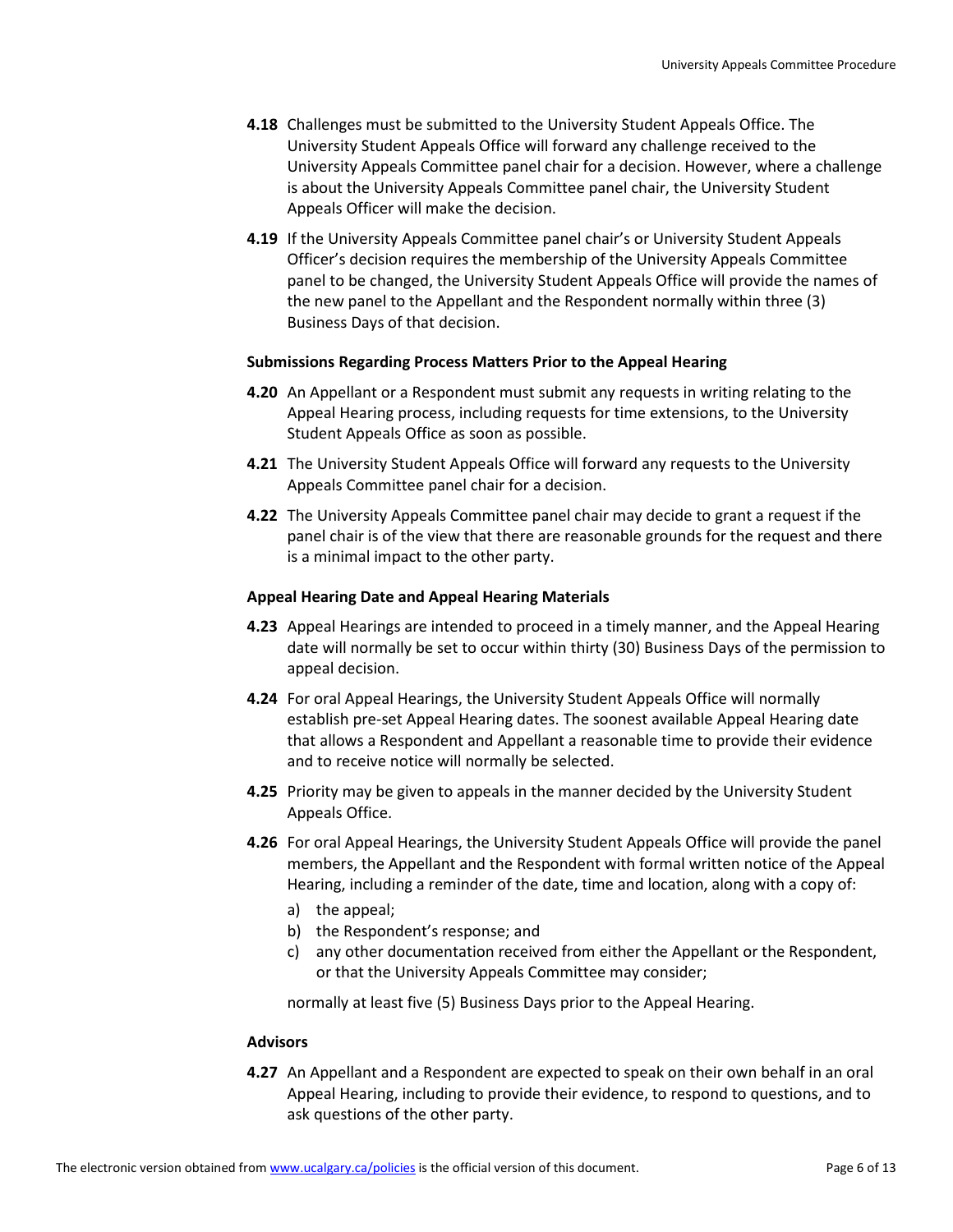- **4.28** An Appellant and a Respondent may be accompanied by one Advisor each.
- **4.29** An Advisor is not a Witness. An Advisor provides assistance and support to an Appellant or Respondent during an oral Appeal Hearing, and does not normally address the University Appeals Committee panel or the other party.
- **4.30** If either an Appellant or a Respondent plans on having an Advisor attend an oral Appeal Hearing, that party must provide the name and occupation or relationship of the Advisor to the Appellant or Respondent to the University Student Appeals Office as soon as possible, but no later than three (3) Business Days before the Appeal Hearing.
- **4.31** An Appellant who wishes to have an Advisor speak on their behalf should submit their request as part of their appeal and as a request for accommodation or special consideration. However, requests following the issuance of the permission to appeal decision, or requests from the Respondent to have an Advisor speak on their behalf, may still be made to the University Student Appeals Office no later than three (3) Business Days before the start of the oral Appeal Hearing.
- **4.32** The University Student Appeals Office will forward any requests to the University Appeals Committee panel chair for a decision.
- **4.33** An Appellant and a Respondent are each responsible for making all arrangements for their Advisor to attend the oral Appeal Hearing and are responsible for any costs associated with their Advisor's attendance.

#### **Witnesses**

- **4.34** If either the Appellant or Respondent will have a Witness attend an oral Appeal Hearing to provide evidence, that party must provide a Witness list, including the occupation or relationship of each Witness to the Appellant or Respondent, to the University Student Appeals Office no later than five (5) Business Days before the Appeal Hearing.
- **4.35** The University Student Appeals Office will advise the University Appeals Committee panel and the other party know of a Witness' planned attendance at the oral Appeal Hearing shortly after receiving the information provided in Section 4.34.
- **4.36** If the University Appeals Committee panel chair decides that a written summary of the evidence a Witness will provide would be useful in addition to having the Witness appear at the oral Appeal Hearing, the panel chair will request a written summary and direct the University Student Appeals Office to amend the Appeal Hearing schedule so that such a summary can be received and reviewed prior to the Appeal Hearing.
- **4.37** An Appellant and a Respondent are each responsible for making all arrangements for their Witness(es) to attend the oral Appeal Hearing and responsible for any costs associated with their Witness(es) attendance.
- **4.38** The University Appeals Committee panel may limit the statements and questioning of Witnesses to those matters the panel considers relevant to the appeal.
- **4.39** A Witness will normally only attend an oral Appeal Hearing during the time they are providing evidence and responding to questions.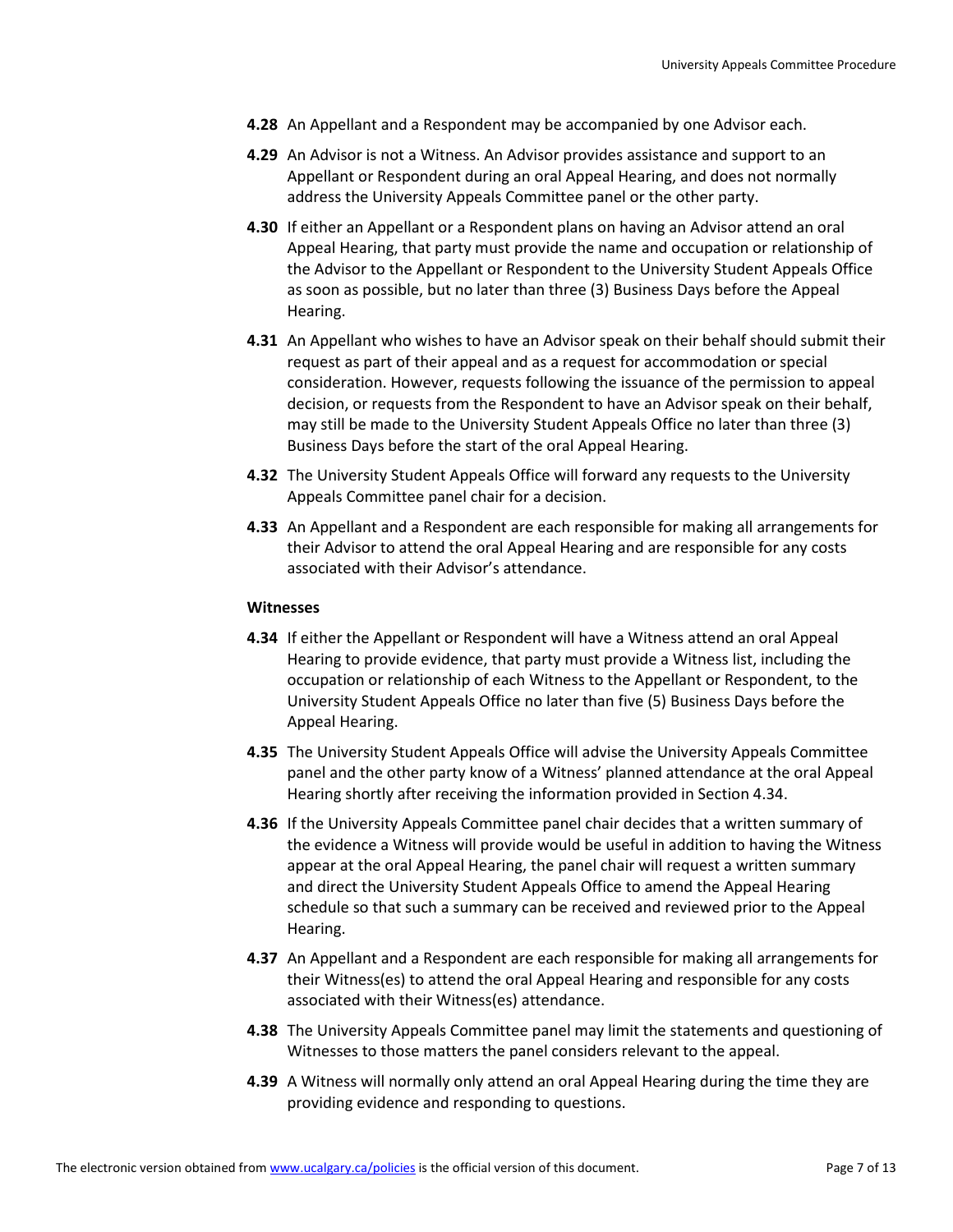# **Conduct of Written Appeal Hearings**

- **4.40** Where the University Appeals Committee panel chair decides that the Appeal Hearing will be in writing, the University Student Appeals Office will provide the panel members, the Appellant and the Respondent with written notice of the panel chair's decision, along with:
	- a) a copy of this procedure;
	- b) the appeal;
	- c) the Respondent's response to the appeal;
	- d) any other documentation received from either the Appellant or the Respondent, or that the University Appeals Committee may consider;
	- e) if the panel has questions for the Appellant or the Respondent, what those questions are and the date that responses must be provided; and
	- f) the date on which the Appellant must provide any final submissions to the panel for consideration.
- **4.41** Following receipt and review of all appeal documentation, the University Appeal Committee panel will deliberate and make its decision. Members of the University Student Appeals Office, legal counsel for the University Appeals Committee, or both, may attend University Appeals Committee deliberations.

# **Conduct of Oral Appeal Hearings**

- **4.42** The University Appeals Committee panel chair will conduct an oral Appeal Hearing in a manner that the panel chair considers fair and reasonable.
- **4.43** An oral Appeal Hearing will normally follow these procedures:
	- a) the panel chair will introduce everyone in the room, provide an overview of the process, confirm that there are no conflict of interest matters, and summarize the appeal and the issues to be decided;
	- b) the panel chair will invite the Appellant to present their case;
	- c) the panel chair will invite the Respondent to question the Appellant. All questions will be directed through the panel chair;
	- d) the panel may question the Appellant;
	- e) if the Appellant has Witnesses, the Appellant's Witnesses will be called one at a time and will be invited to provide information and to respond to questions;
	- f) the panel chair will then invite the Respondent to present their case;
	- g) the panel chair will invite the Appellant to question the Respondent. All questions will be directed through the panel chair;
	- h) the panel may question the Respondent;
	- i) if the Respondent has Witnesses, the Respondent's Witnesses will be called one at a time and will be invited to provide evidence and to respond to questions;
	- j) the panel chair will invite the Respondent to make a brief summary statement in closing;
	- k) the panel chair will invite the Appellant to make a brief summary statement in closing; and
	- l) the panel chair will adjourn the oral Appeal Hearing and excuse the Appellant and the Respondent and their Advisors, so that the panel can deliberate in private. Members of the University Student Appeals Office, legal counsel for the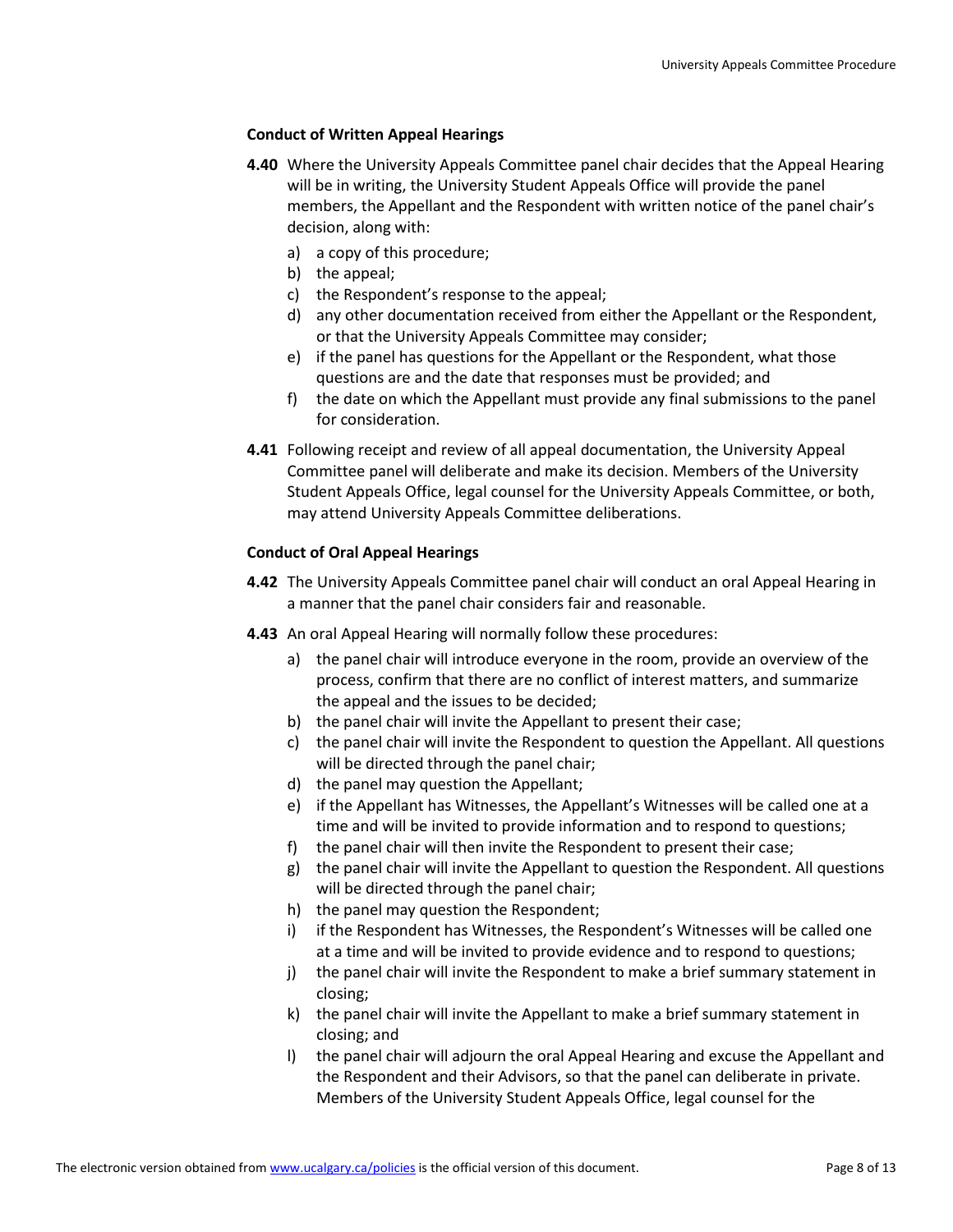University Appeals Committee, or both, may attend University Appeals Committee deliberations.

# **Attendance at Oral Appeal Hearings**

- **4.44** An Appellant and a Respondent are expected to attend an oral Appeal Hearing.
- **4.45** While attendance in person at an oral Appeal Hearing is preferred, the Respondent, Appellant, an Advisor or a Witness may attend over teleconference, videoconference or through some other electronic means if necessary and if so decided by the panel chair.
- **4.46** If an Appellant or Respondent do not attend an oral Appeal Hearing at all, the University Appeals Committee panel may choose to proceed with the Appeal Hearing in the absence of the Appellant or Respondent and may accept the written documentation submitted by the non-attending party in lieu of oral submissions made in person.

# **Recording of Oral Appeal Hearings**

- **4.47** Oral Appeal Hearings will be audio recorded by the University Student Appeals Office. The recording is done for convenience purposes only and the malfunction of the recording device or loss of the recording will not invalidate, in any way, the related Appeal Hearing or University Appeals Committee decision.
- **4.48** No other recordings, audio or otherwise, of an oral Appeal Hearing are permitted.
- **4.49** The deliberations of the University Appeals Committee will not be recorded.

# **University Appeals Committee Decisions**

- **4.50** Following deliberation, the University Appeals Committee panel will reach a decision. If a decision is not reached by consensus, decisions will be made by majority vote and any vote or opinion that does not align with the majority will not be recorded or included in the written decision.
- **4.51** The University Appeals Committee panel may seek assistance from the University Student Appeals Office and legal counsel regarding the precise form or wording of any decision.
- **4.52** The University Appeals Committee panel will normally provide its written decision to the University Student Appeals Office within ten (10) Business Days of the decision being reached. The University Student Appeals Office will distribute a copy of the decision to the Appellant and to the Respondent and to such other individuals as the appeal panel has decided are appropriate or necessary.
- **4.53** Subject to Section 4.5, written decisions of the University Appeals Committee will be distributed to UCalgary email addresses.
- **4.54** A decision of a University Appeals Committee panel will normally include:
	- a) the membership of the panel;
	- b) a summary of the background to the appeal;
	- c) a summary of the evidence of the Appellant and the Respondent;
	- d) the panel's findings of fact;
	- e) the panel's decision and the reasons for the decision; and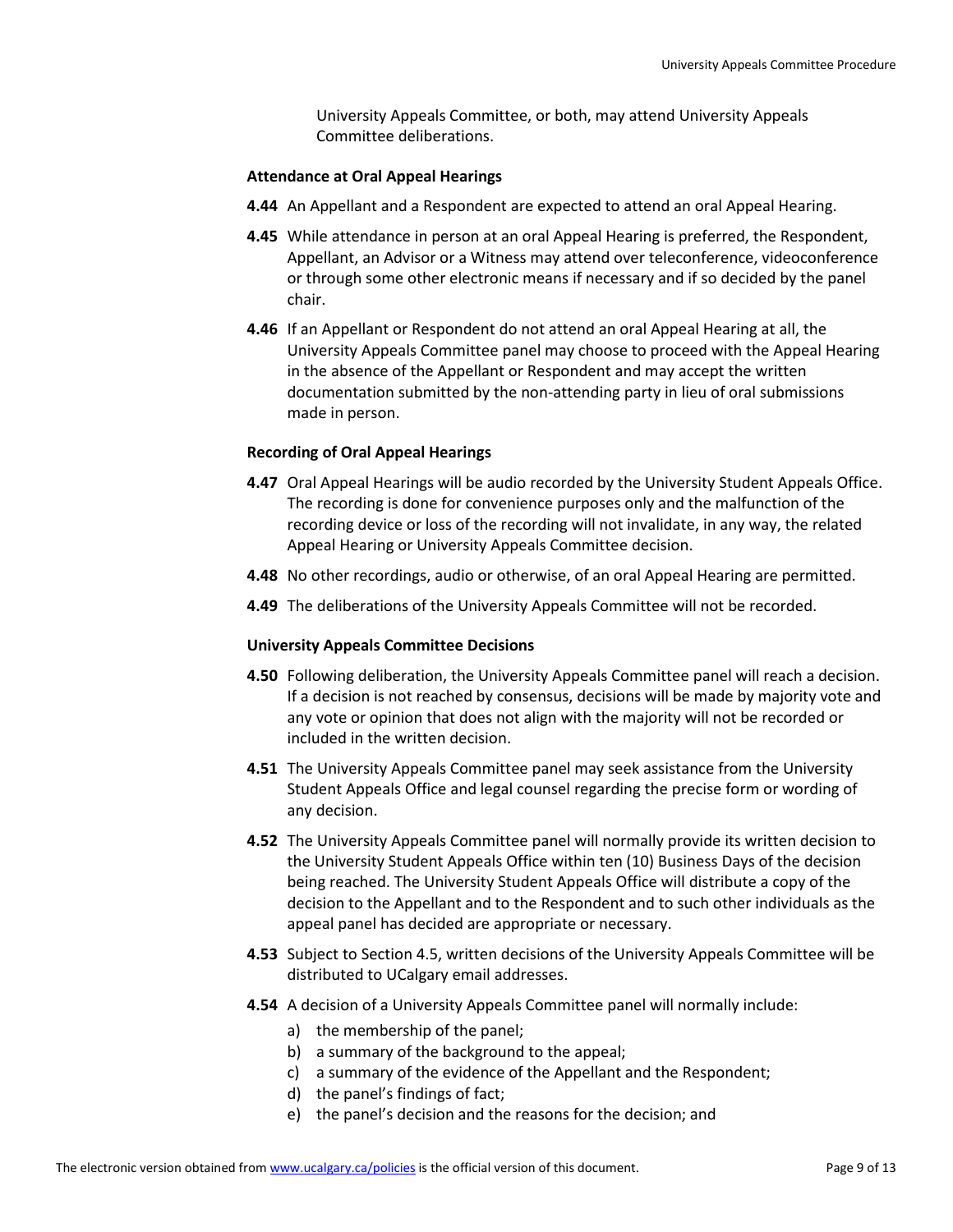f) information regarding any further appeal.

# **Appeals**

**4.55** University Appeals Committee panel decisions regarding appeals of Academic Assessments and of PGME Appeals Committee decisions regarding Academic Progression Matters are final and not appealable at the University. All other decisions of the University Appeals Committee panel may be appealed to the University Appeals Tribunal.

# **Confidentiality, Records and Reporting**

- **4.56** All appeal records will be maintained as confidential records of the University Student Appeals Office as required by applicable law and the University's policies and records retention schedule. Appeal records will only be made available by the University Student Appeals Office to authorized users with a legitimate need for the information. Any other request for appeal records must be handled through the University's access to information process.
- **4.57** Reports and statistics compiled by the University Student Appeals Office will not include identifiable information about an individual.
- **4.58** Oral Appeal Hearings will not be open to the public.
- **4.59** Members of the University Student Appeals Office or legal counsel, or both, may attend oral Appeal Hearings in support roles for the University Appeals Committee. At the discretion of the University Appeals Committee panel chair, observers may attend an Appeal Hearing, but will not play an active role in the Appeal Hearing.

# **Concerns Regarding Implementation of University Appeals Committee Decision**

- **4.60** Should an Appellant have a concern that the Respondent has not carried out any action required by the University Appeals Committee in a University Appeals Committee decision, the concern should be submitted to the University Student Appeals Office.
- **4.61** The University Student Appeals Office will forward the concern to a University Appeals Committee panel chair for determination of whether any further investigation or direction is needed.

# **Service and Notification**

- **4.62** All submissions made to the University Student Appeals Office must be made in written electronic form in accordance with the process set out on the University Student Appeals Office Website: [https://www.ucalgary.ca/secretariat/student](https://www.ucalgary.ca/secretariat/student-appeals)[appeals.](https://www.ucalgary.ca/secretariat/student-appeals)
- **4.63** All communication from the University Student Appeals Office regarding an appeal will be sent from [appeals@ucalgary.ca.](mailto:appeals@ucalgary.ca)
- **4.64** Correspondence from the University Student Appeals Office is deemed to have been received two (2) Business Days following the date of an email correspondence.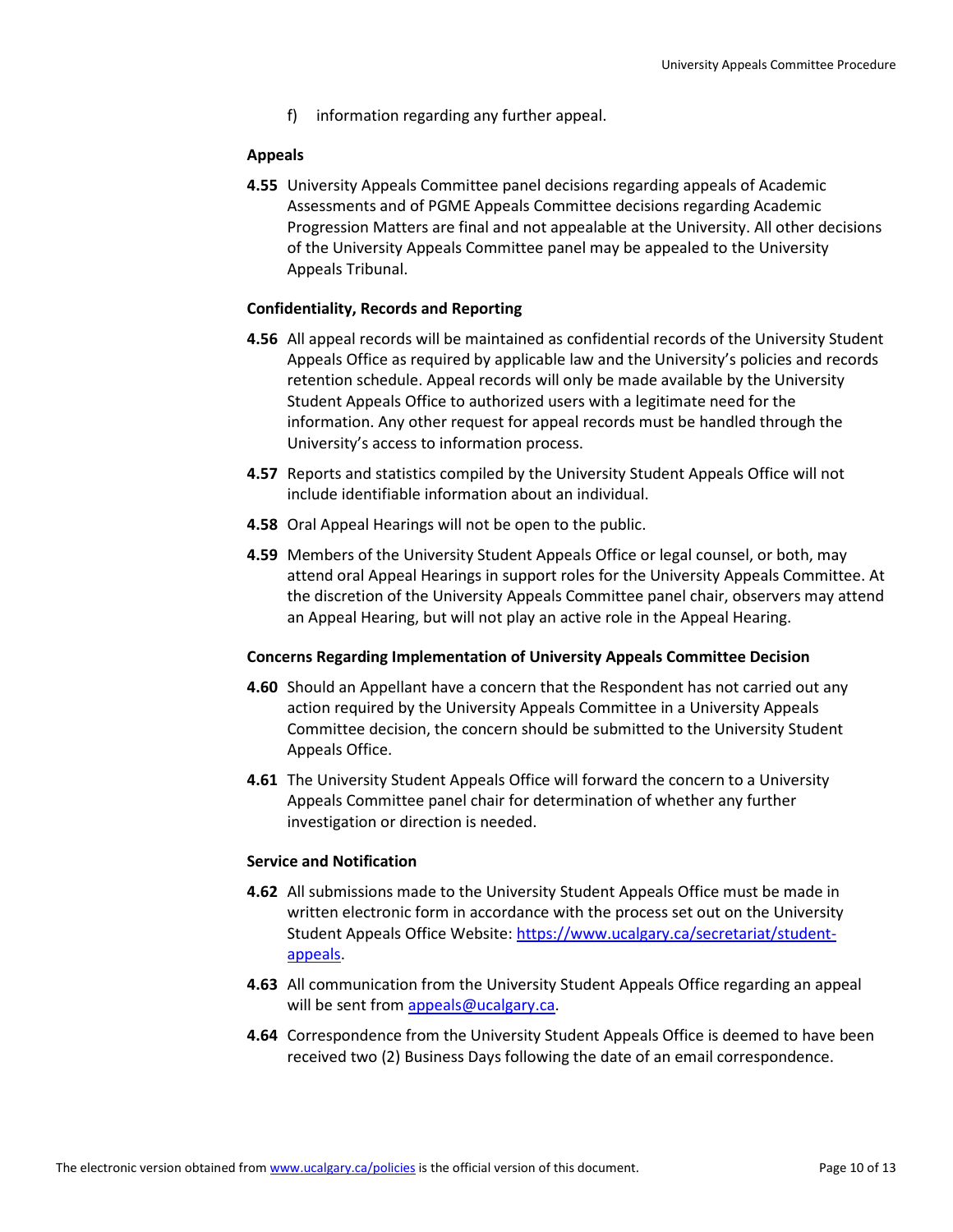# **Decisions of the Appeal Review Administrator, University Student Appeals Officer or University Appeals Committee Panel Chair**

- **4.65** A decision made by an Appeal Review Administrator, the University Student Appeals Officer or a University Appeals Committee panel chair in accordance with this procedure is final and not appealable at the University.
- **4.66** In making a decision, the Appeal Review Administrator, University Student Appeals Officer or the University Appeals Committee panel chair may request further information, consult with the University Student Appeals Office or legal counsel, or, in the case of a University Appeals Committee panel chair, with the members of the University Appeals Committee panel.

# **Authority and Responsibility of the University Appeals Committee**

- **4.67** The General Faculties Council has delegated to the University Appeals Committee the authority and responsibilities detailed in this procedure.
- **4.68** The University Appeals Committee will hear and decide appeals regarding:
	- a) Academic Assessments,
	- b) Academic Progression Matters,
	- c) Student Non-Academic Misconduct, and
	- d) Student Academic Misconduct,

as contemplated in the Student Misconduct and Academic Appeals Policy.

- **4.69** The University Appeals Committee has the authority to:
	- a) confirm a decision being appealed;
	- b) reverse a decision, or part of a decision being appealed;
	- c) void the decision being appealed and substitute its own decision, except that decisions being appealed regarding Academic Assessments must instead be returned to the Faculty Appeals Committee or University unit for reconsideration; and
	- d) assess a different sanction or outcome, including a more onerous sanction, in accordance with the University's, faculty's, or University unit's policies, procedures, regulations or standards.
- **4.70** Subject to the rights of an Appellant and a Respondent set out in the Student Misconduct and Academic Appeal Policy:
	- a) the University Appeals Committee is not required to observe strict legal procedures or rules of evidence; and
	- b) if any procedural matter is not dealt with in this procedure, a constituted panel of the University Appeals Committee may establish an appropriate procedure for the appeal it is hearing.
- **4.71** The University Appeals Committee will, with the assistance of the University Student Appeal Office, submit an annual report on the nature and number of appeals and decisions to the General Faculties Council.

# **Composition of the University Appeals Committee**

**4.72** Membership of the University Appeals Committee will be appointed as follows: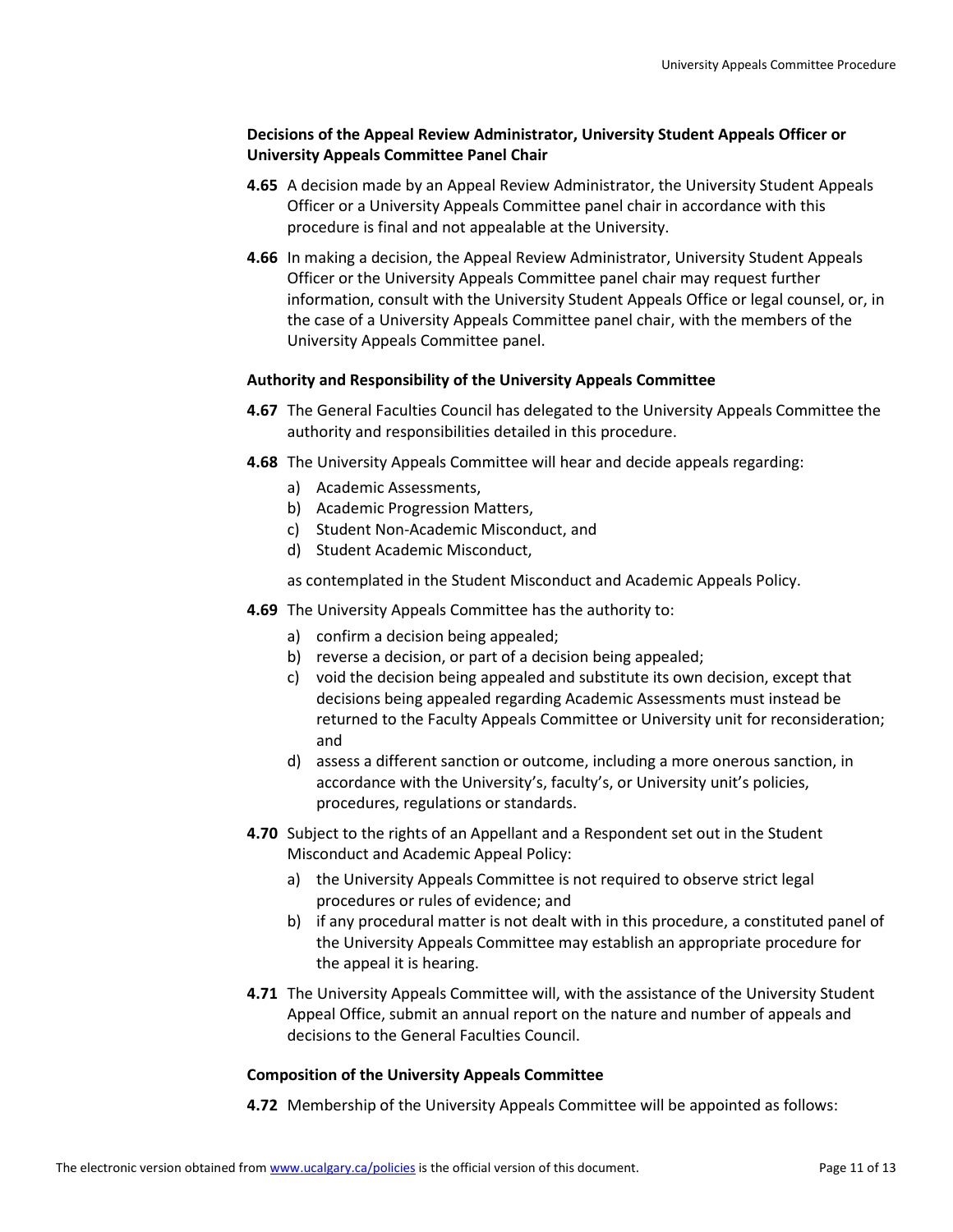- a) ten (10) Appeal Review Administrators will be appointed by the General Faculties Council Executive Committee. The Student Appeals Office may request additional Appeal Review Administrators be appointed by the General Faculties Council Executive Committee for periods where there is expected to be a high volume of appeals. These additional appointments can be temporary or full term. To the extent possible, each Appeal Review Administrator will come from a different faculty at the University. The Appeal Review Administrator for appeals of Student Non-Academic Misconduct decisions is the Vice-Provost (Student Experience). In the event the Vice-Provost has a conflict and cannot act as Appeal Review Administrator, then the Vice-Provost will delegate the appeal to another Vice-Provost.
- b) two (2) Academic Staff Members will be appointed by each faculty to serve as University Appeals Committee panel chairs or members.
- c) ten (10) full-time undergraduate students who are in good academic standing will be appointed by the Students' Union to serve as University Appeals Committee members. To the extent possible, the Students will represent different disciplines at the University.
- d) six (6) full-time graduate students who are in good academic standing will be appointed by the Graduate Students' Association to serve as University Appeals Committee members. To the extent possible, the Students will represent different disciplines at the University.
- e) two (2) Management and Professional Staff (MaPS) will be appointed by the MaPS executive to serve as University Appeals Committee panel chairs or members. MaPS will be selected as panel chairs or members only for appeals regarding Student Non-Academic Misconduct decisions, and will be from different units at the University.

# **Quorum and Constituting a Specific Panel**

- **4.73** Quorum of the University Appeals Committee for the purposes of hearing and deciding appeals in accordance with this procedure is three (3) members appointed pursuant to this procedure.
- **4.74** The University Student Appeals Office will form and organize panels of three (3) University Appeals Committee members from the roster of appointed members to hear appeals, including designating one member of each panel as the University Appeals Committee panel chair. In forming University Appeals Committee panels, the University Student Appeals Office will make reasonable attempts to keep the membership broadly representative of the University community, given the available pool of members.
- **4.75** Subject to Section 4.74, University Appeals Committee panels will be formed by the University Student Appeals Office as follows:
	- a) for a panel hearing Student Non-Academic Misconduct decisions, one (1) Academic Staff Member, one (1) MaPS and one (1) Student; and
	- b) for a panel hearing decisions regarding Academic Misconduct decisions, Academic Progression Matters and Academic Assessments, two (2) Academic Staff Members and one (1) Student.